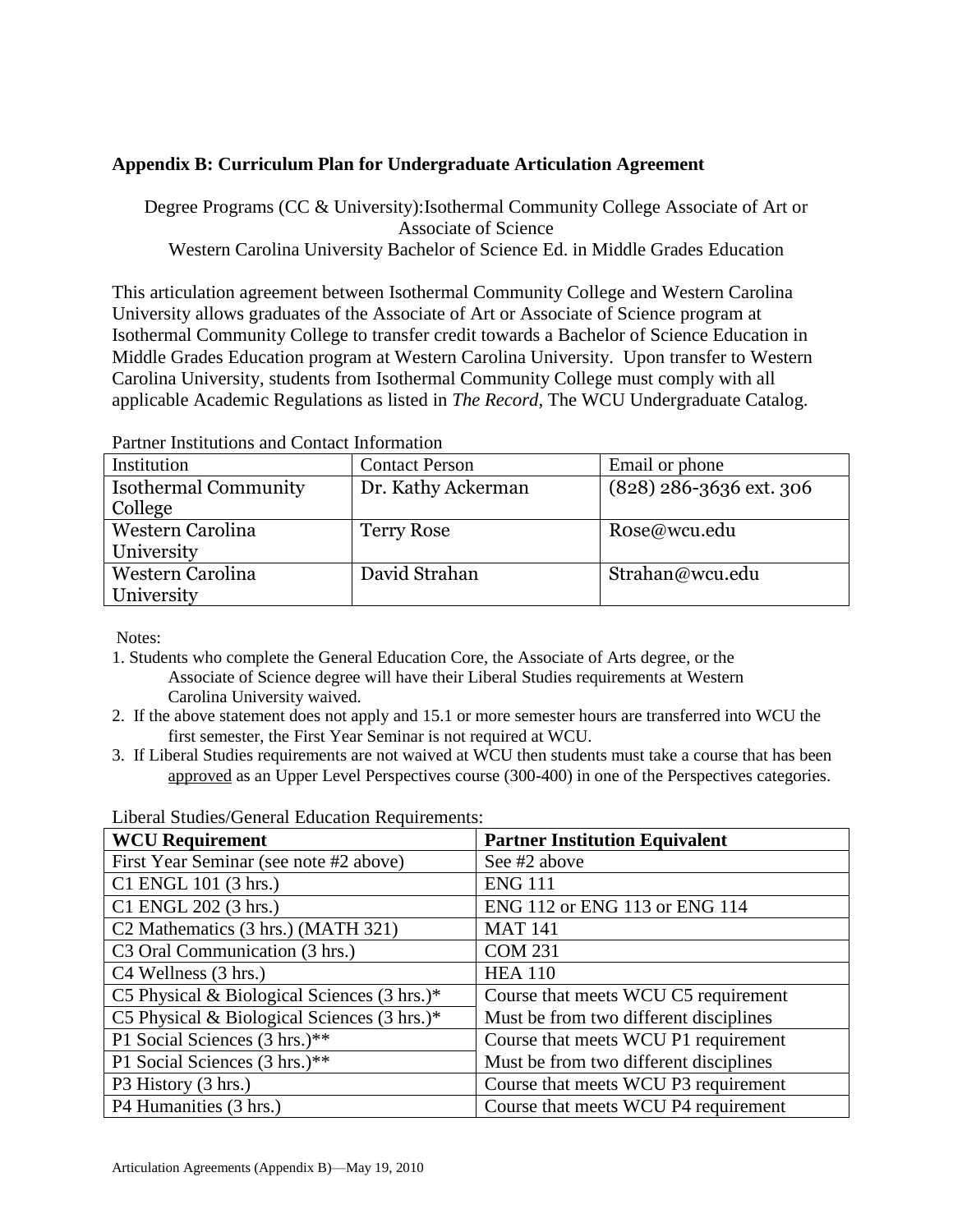| P5 Fine and Performing Arts (3 hrs.)                      | Course that meets WCU P5 requirement                 |
|-----------------------------------------------------------|------------------------------------------------------|
| P6 World Cultures (3 hrs.)                                | Course that meets WCU P6 requirement                 |
| C=Core category of Liberal Studies Program                | P = Perspectives category of Liberal Studies Program |
| *sciences must be from two different disciplines          |                                                      |
| ** social sciences must be from two different disciplines |                                                      |
|                                                           |                                                      |

## Major Requirements (courses)

| <b>WCU</b> Requirement                    | <b>Partner Institution Equivalent</b> |
|-------------------------------------------|---------------------------------------|
| MATH 321 (3hrs.)                          | <b>MAT 141</b>                        |
| EDCI 201 (3 hrs.)                         | EDU 216 (4 hrs.)                      |
| ELMG 201 (1 hr.)                          | EDU 216 (4 hrs.)                      |
| EDMG 410 (3 hrs.)                         | <b>NONE</b>                           |
| EDMG 466 (3 hrs.)                         | <b>NONE</b>                           |
| EDRD 335 (3 hrs.)                         | <b>NONE</b>                           |
| EDMG 411 (3 hrs.)                         | <b>NONE</b>                           |
| EDMG 420 (3 hrs.)                         | <b>NONE</b>                           |
| PSY 323 (3 hrs.)                          | <b>NONE</b>                           |
| SPED 339 (3 hrs.)                         | <b>NONE</b>                           |
| ELMG 484 (3 hrs.)                         | <b>NONE</b>                           |
| ELMG 485 (9 hrs.)                         | <b>NONE</b>                           |
| ELMG 495 (3 hrs.)                         | <b>NONE</b>                           |
| EDMG 415, 416, 417, 419 – Choose two (2)  | <b>NONE</b>                           |
| based on concentration. (2 courses @ 3hrs |                                       |
| each. $(6 hrs.)$                          |                                       |

Other requirements needed to complete the degree program.

| Two concentrations of $24-25$ hours* $(3-17$ hrs.) |  |
|----------------------------------------------------|--|
| Professional Education Sequence (26 hrs.)          |  |
| Courses remaining in AC (0-9 hrs.)                 |  |